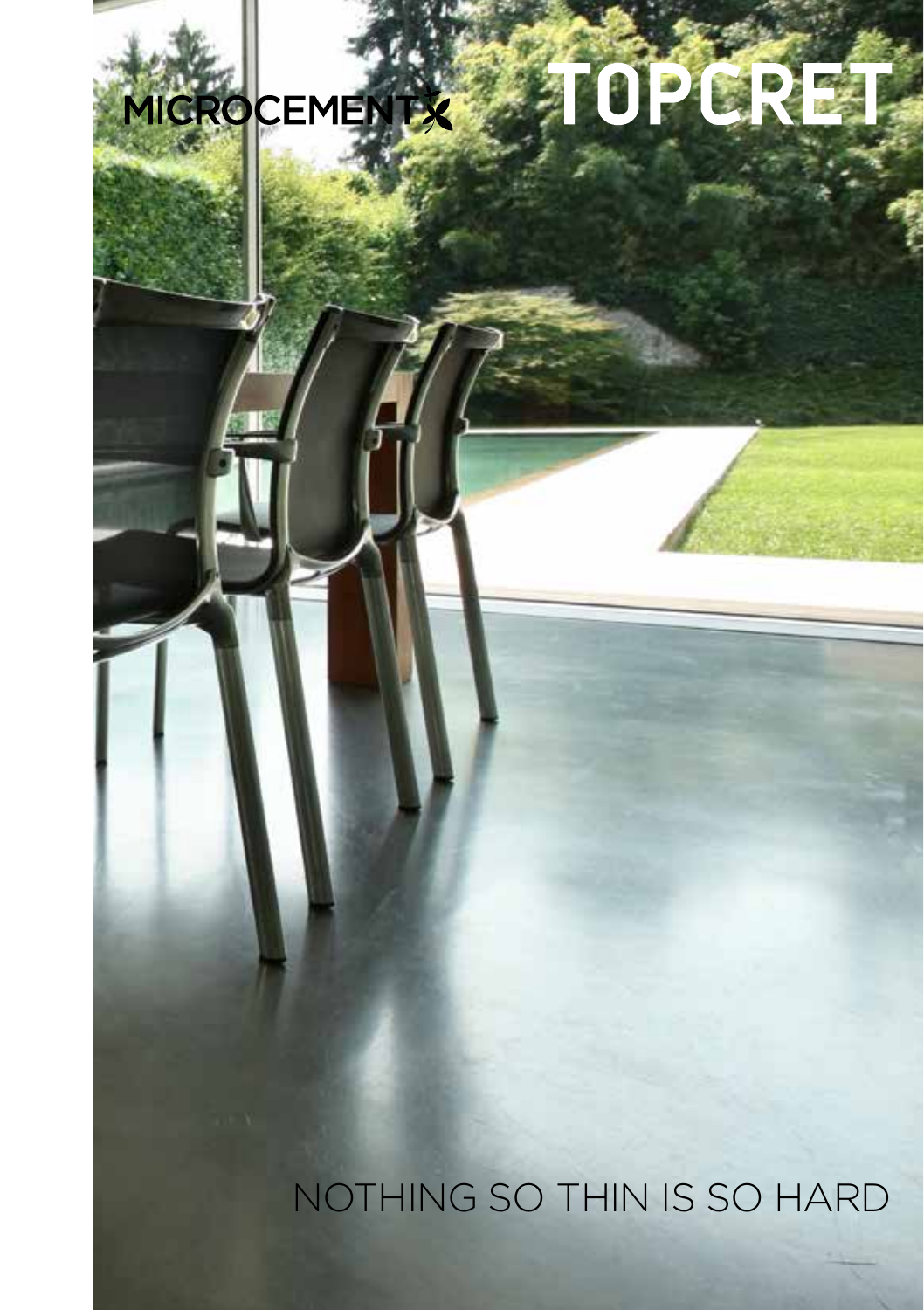**MICROCEMENT友** 

# **TOPCRET**

Topcret is a leader in the production and application of stylish cement-based micro-coverings for floors, walls and furniture.

# **Topcret's BAXAB**® **, the toughest continuous floor**

Available in a wide colour palatte, without joints and with its trowel handmade finishing, BAXAB® achieves surfaces of great quality and beauty. It is totally impermeable, so it can be applied on kitchens, bathrooms and any wet areas.

With only 3mm thick and its fast application time, it is ideal for remodelling works since it does not require removing existing floors or changing openings nor bases. Open to foot transit after a few hours of application. It is totally waterproof, so it can be applied on kitchens, bathrooms and any wet area. Highly resistant to cracks, stains and scratches. Nothing so thin is so hard.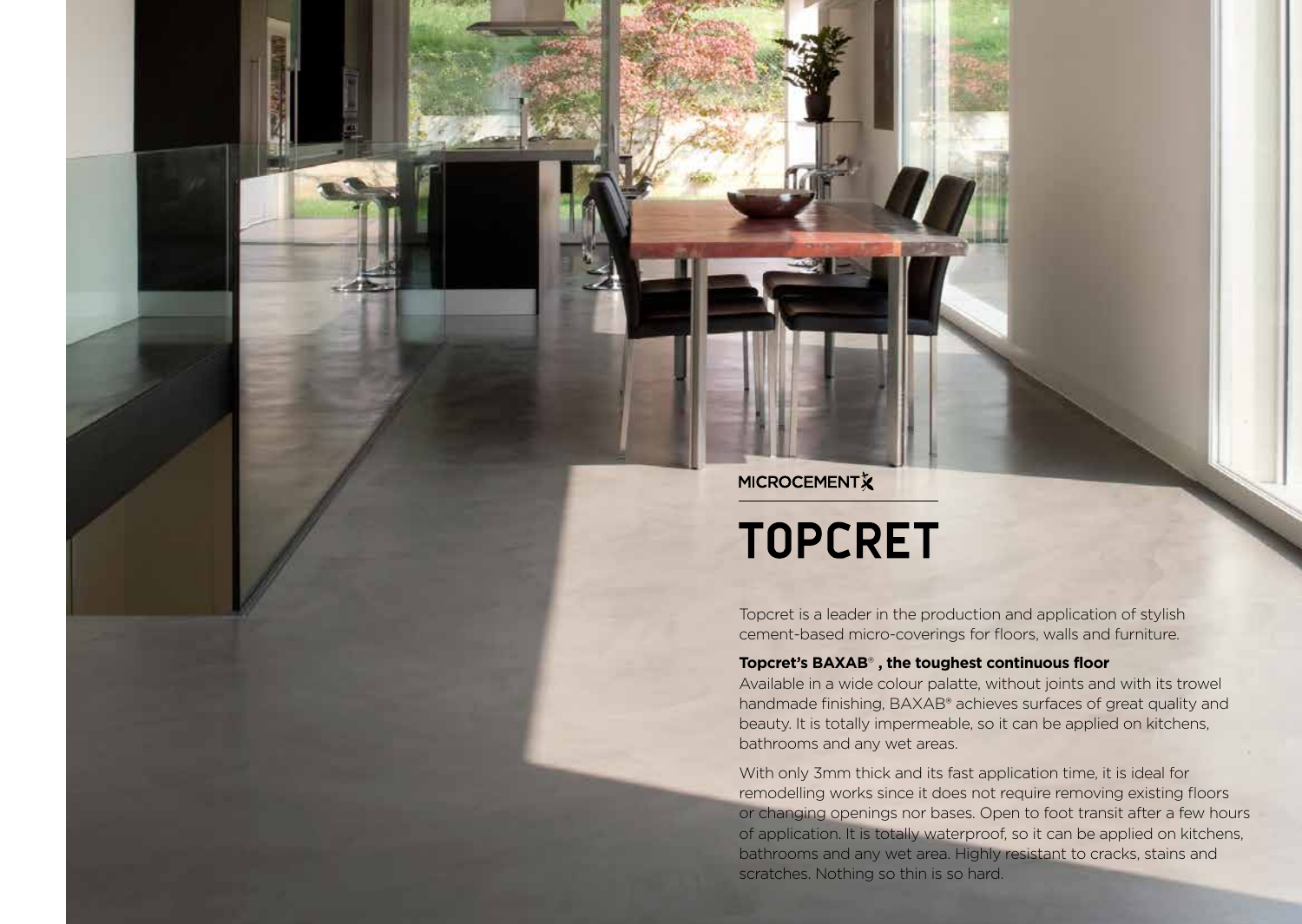### **THE NEW TECHNOLOGY BEHIND BAXAB**®

The new technology developed by Topcret includes the application of two layers of Microcement base plus mesh over the existing surface. Followed by two finishing layers of BCED, which is 10 times stronger than that of conventional micro-cements. It is of extreme hardness and is highly resistant to pressure and breaks, creating a solid, stable and very durable continuous seamless surface. The final protection finishing, the exclusive CRED Shield is an innovative material that is highly resistant to scratches, stains and burns. It creates a sophisticated surface with a durable, decorative finish.



(Protection layers) BCED® layer of extreme hardness (Finishing layers)

Microcement Base + Mesh

Existing Base layer

#### **Main Features:**

3mm thick Manually (artisanal installation process) applied for a unique finish Seamless Non toxic Scratch-resistant Waterproof Stylish & contemporary look Commercial and domestic applications Open to foot traffic 24hours after installation Suitable for Floor, walls and even furnitures coating for both indoor and outdoor

## **EVEN IN YOUR SHOWERS**

All Topcret products are waterproof, which makes them suitable for wet areas, such as kitchens, bathrooms, and even shower areas.

Topcret has also developed a surface treatment call T/Grip, especially designed for wet areas; through the use of micro–articles, it ensures greater resistance to slipping where it is applied. It can be applied on top of any Topcret products for maximum grip, minimizing slipping and sliding to create a much safer surface.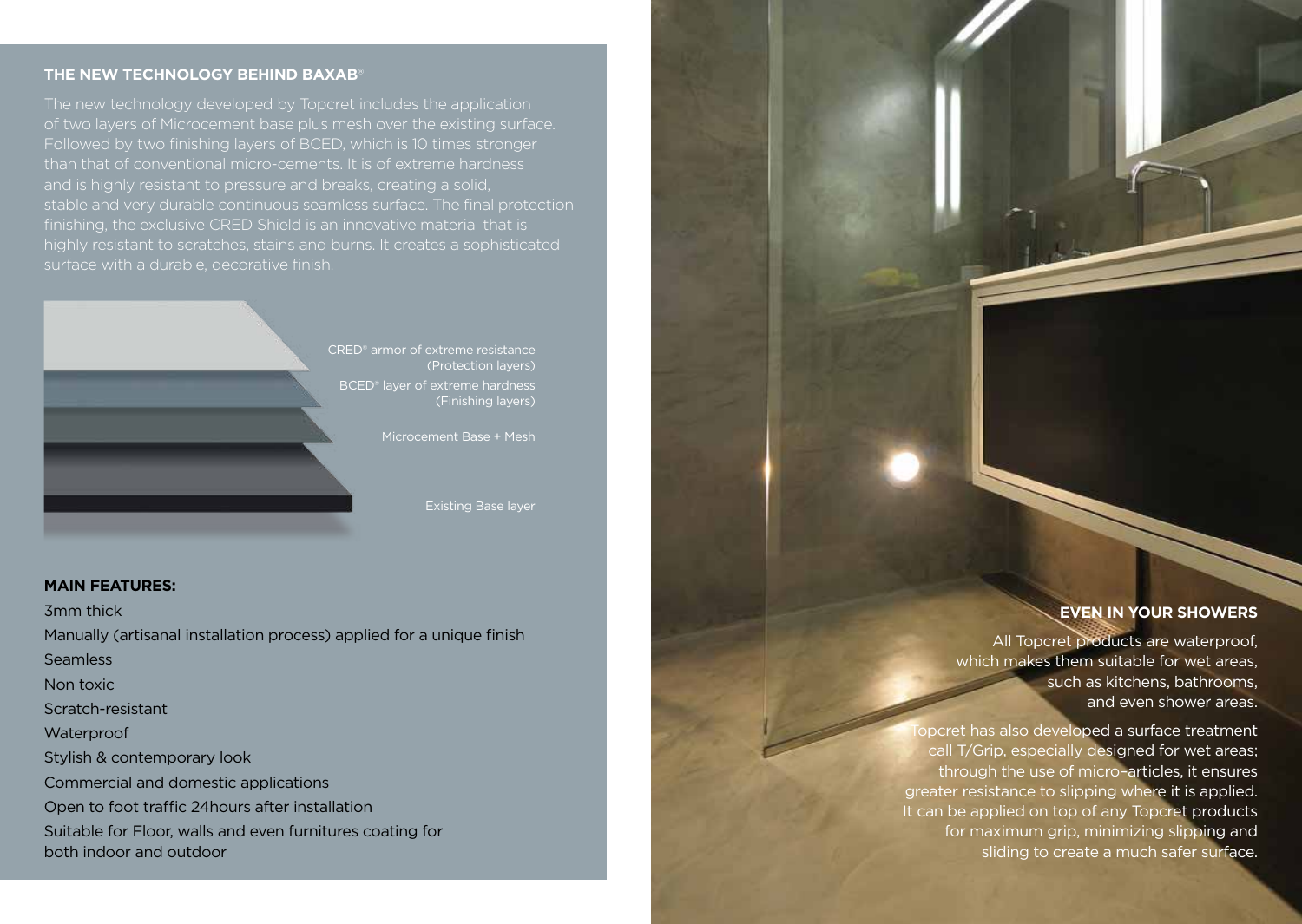





**Acero (Steel Grey)**



**NEGRO FUMO (SMOKY BLACK) Habano (Tan)**

#### **LABORATORY TESTS AND CERTIFICATIONS**

Topcret has tested the Baxab® technology under exhaustive external technologic certifications to determine the extent to which this product is highly resistant.

| Resistance to adherence, UNE-EN 13892-8:2003                             | >3.3N/mm <sup>2</sup>      |
|--------------------------------------------------------------------------|----------------------------|
| Surface Hardness, UNE-EN 13892-6:2003                                    | 120N/mm <sup>2</sup>       |
| Transmission index of liquid water (permeability).<br>UNE-EN 1062-3:2008 | 0,01kg/m <sup>2</sup> ho.5 |
| Determination of flex properties.<br><b>UNE-EN ISO 178:2003</b>          | 1,3kN/mm <sup>2</sup>      |
| Impact resistance, UNE-EN ISO 6272:2012                                  | $>14.7$ Nm                 |
| Drop height where the first fissures are observed                        | A 1500 mm                  |
| Diameter produced at this height:                                        | $9.5 \overline{mm}$        |
| Resistance to BCA wear, UNE-EN 13892-2: 2003                             | $30 \mu m$                 |

Determination of chemical resistance, UNE-EN 13529: 2003

No defects up to: 7 days for chlorine; 1 day for bleach, olive oil, alcohol, viakal and vinegar; 6 hours for lemon juice.

#### **ZERO COST WARRANTY**

Because of the confidence we have in our products and human resources, we can offer this warranty which guarantees the repair or replacement of our installations cause by defective materials for **a period of three years**.

This guarantee is subject to the explicit conditions stated in our terms & condition.

Other terms and conditions apply

Colour images are for illustration purpose only. Due to its trowel handmade finishing, each end product is unique and may differ.